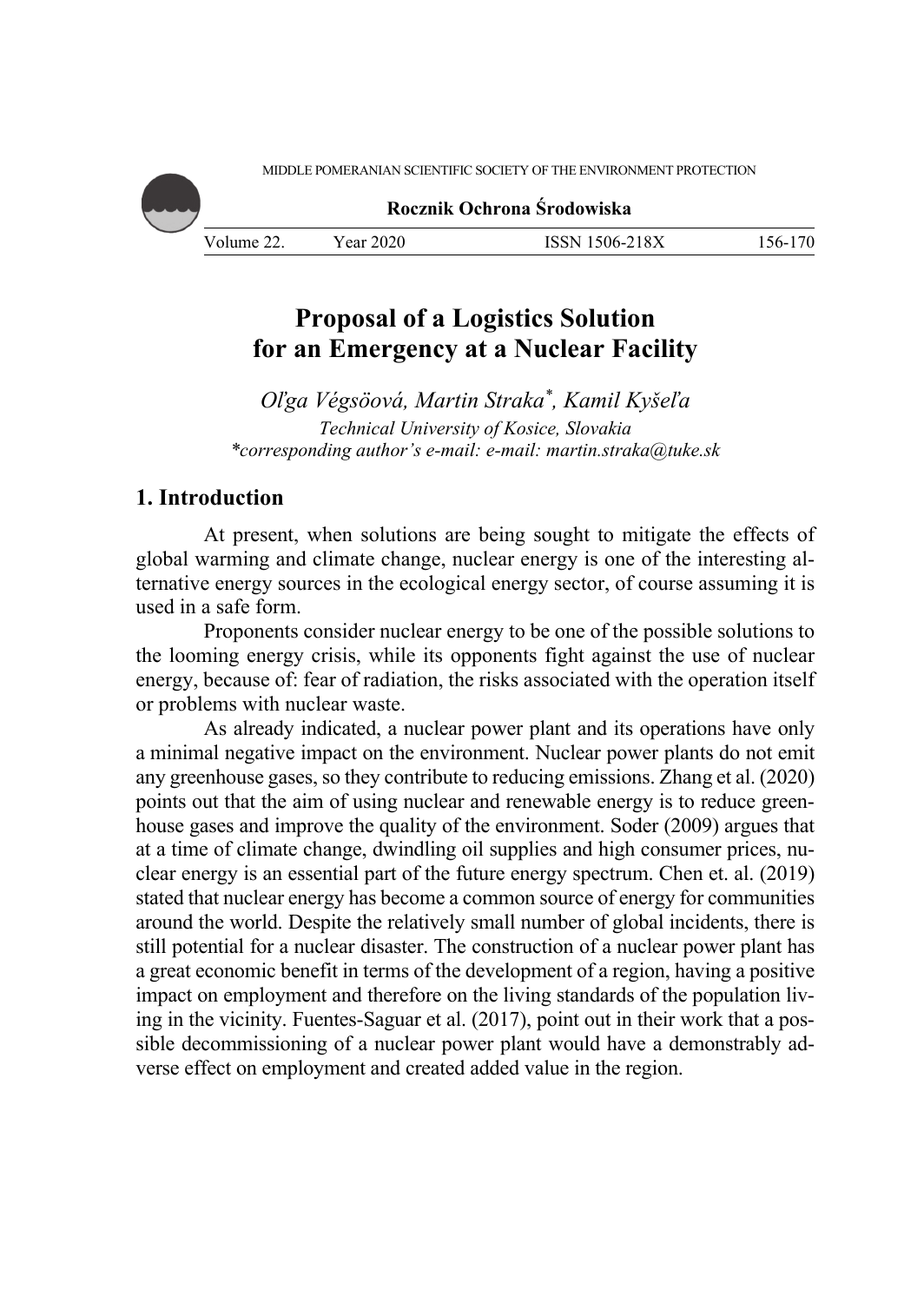Over time, however, the impact on the environment and ecology has become the most important criteria. According to Deng et.al. (2018) The development of nuclear energy is a key measure for implementing energy saving and emission reduction strategies worldwide.

One of the chief elements acting on humans is radon, which is found in building materials, Ali et al. al. (2019) point to the direct effect of radon on human health and the possibility of cancer when it enters the lungs. Humans are also commonly exposed to radiation from TVs, watches and, last but not least, X-rays used in medicine. Pogue et. al. (2018) consider the possible carcinogenic effects to be one of the disadvantages of X-rays. Furukawa et. al. (2020), in their work, unequivocally confirmed the negative impact of radiation on human DNA as well as the mechanisms of its natural regeneration.

Nuclear power plants are a critical part of infrastructure from the perspective of safety. The failure of a nuclear power plant causes not only economic losses, but it is a particular threat to the safety of the whole country and significantly affects the surrounding environment. Connor et. al. (2020) argue that immediately after a large-scale release of radioactive material into the environment, it is necessary to quickly determine the spatial distribution of radioactivity. Mlakar et. al. (2019) point out that nuclear power plants should constantly invest resources in improving safety and risk management. Persons in the immediate vicinity of a nuclear power plant are exposed to the greatest risks. Therefore, it is important to properly create and model situations describing evacuation from the power plant. Liu et. al. (2012) argue that that emergency evacuation is one of the most important nuclear accident risk management measures. Evacuation management systems contain various complexities that present many challenges for decision makers. Lee et. al. (2019) state that the occurrence of an emergency or crisis situation usually requires an immediate solution for the protection of the population.

Failure management includes pre-planned, dedicated activities that ought to make optimal use of the plant's existing equipment in a normal as well as unusual manner if the design limits are exceeded. The main objective in the event of a nuclear power plant failure is to protect human lives. Shimada et. al. (2018) point out that the decision to evacuate is crucial, especially for vulnerable populations. The primary problem that must be solved in the event of an exceptionally undesirable circumstance in a nuclear power plant is the evacuation of people located in the power plant building itself. In order to actively react to these emergencies, it is necessary to develop an emergency rescue plan before an adverse event occurs. Zong et. al. (2019) hold the opinion that emergency evacuation research has become an important and urgent issue. The evacuation process places high organizational demands on cooperation among the rescue and security forces. Řehák and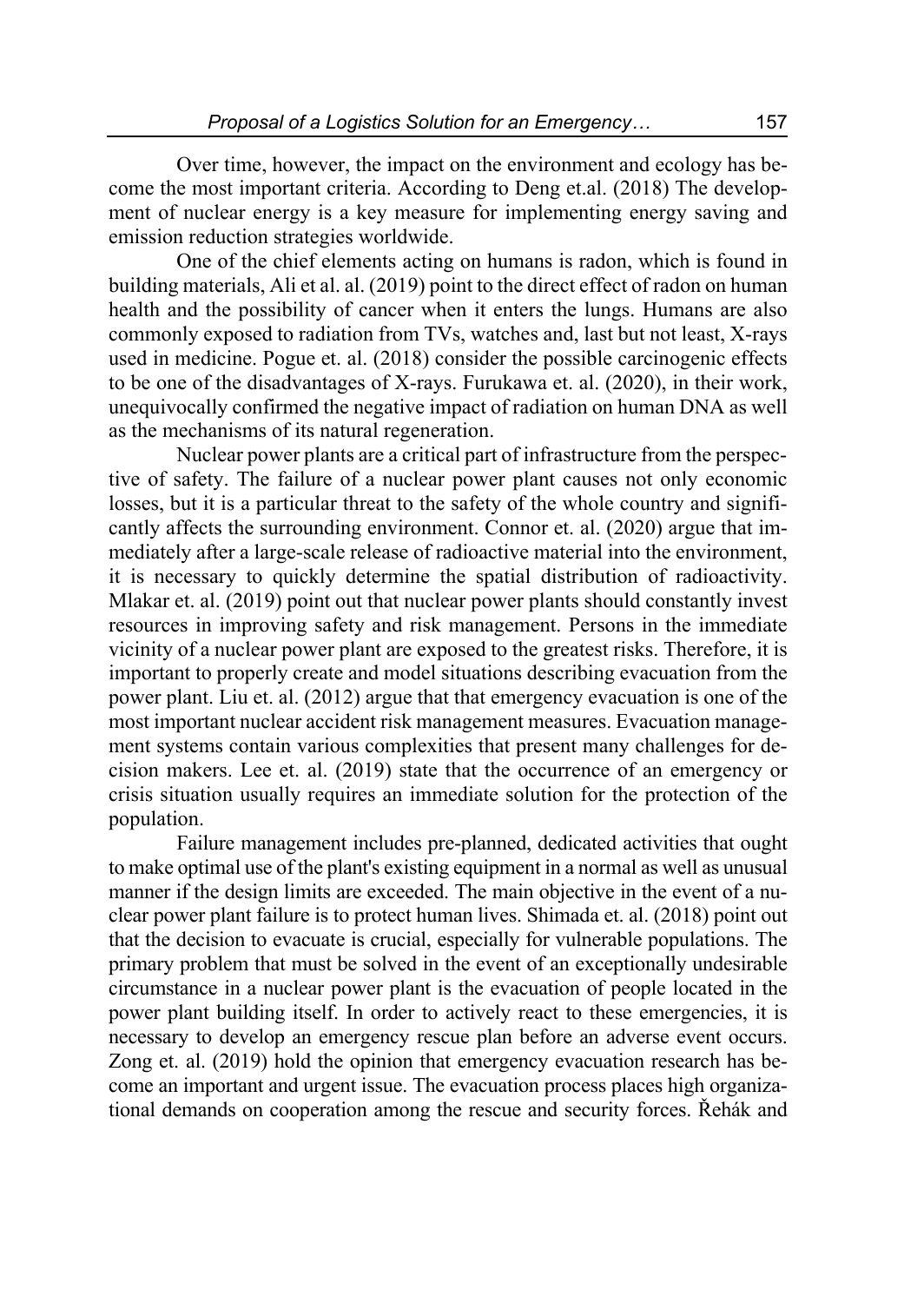Folwarczny (2012) and Folwarczny and Pokorný (2006) argue that the rescue process requires the cooperation of different actors in a complex environment, so effective communication is needed to streamline emergency operations. Effective communication is a prerequisite for timely and therefore successful intervention. The aim must be predetermined communication with a predetermined range of communication topics, having a positive effect on the accuracy and speed of obtaining information from the communication partner. Gallego et. al. (2017) argue that the aim of communication is to provide accurate and clear messages that can serve to reassure the public. Gershon et. al. (2012) state that time is the most valuable resource in an emergency. Shorter rescue times could save more lives and reduce overall damage. Xie et al. (2020) are of the opinion that accident detection and rescue response times should be shortened in order to enable victims to receive the necessary emergency care as soon as possible.

Phark (2018) points out that evacuation performed by recommendation and leading through natural authority and social contact is most effective. Yang et. al. (2015) point out that the efficiency of evacuation increases with an increasing number of escorts until the number reaches the optimal level. Murakami et.al. (2015), Koščo et al. (2019), Trebuna et al. (2019) and Dyntar et al. (2020) state that it is necessary to adapt the evacuation plan to the specific conditions in order to increase the success of the evacuation.

Based on the studied literature, the article deals mainly with the time aspect of the evacuation of persons located in the nuclear power plant. In this paper, we model the evacuation from one building in the power plant complex, which has a nuclear shelter.

## **2. Theoretical basis, safety assessment at a nuclear facility**

The importance of safety is significant in the production of electricity in a nuclear power plant. It is therefore necessary to address the situation of an emergency caused by the failure of a nuclear installation, and it is important to inform the public in a timely and thorough manner. Table 1 from Bromová et al. (2013) offers us an overview of the severity of individual areas affected by an emergency.

The information flow and the procedure for dealing with emergencies differ based on certain degrees of severity of these events. The internal emergency plan states the classification and assessment of incidents based on their severity that have an actual or potential impact on the level of nuclear safety. According to Table 2, which is part of the internal emergency plan of Slovenské elektrárne (2011) we classify extraordinary events according to their severity into three degrees.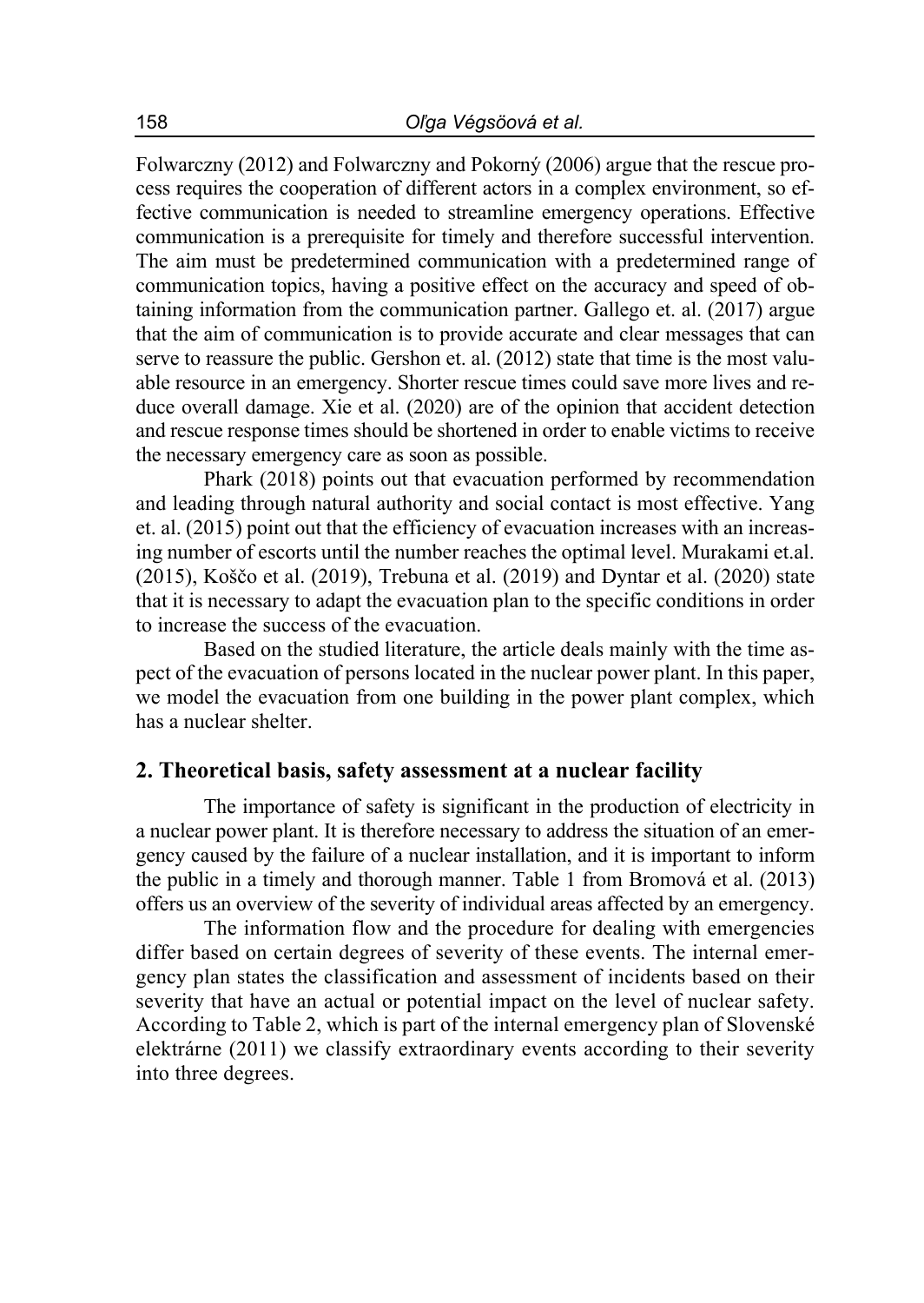Table 1. Description of the impact of degrees of severity on the individual areas affected by the emergency.<br>Source: own elaboration **Table 1.** Description of the impact of degrees of severity on the individual areas affected by the emergency. Source: own elaboration

|               | Measures                      |                                                  |                                                                                                                                                                                                  |                                                                                                                                                                                          |  |
|---------------|-------------------------------|--------------------------------------------------|--------------------------------------------------------------------------------------------------------------------------------------------------------------------------------------------------|------------------------------------------------------------------------------------------------------------------------------------------------------------------------------------------|--|
| Source        |                               | stolen or lost source with low<br>radioactivity  | radioactive source, equipment or<br>finding an abandoned high-level<br>satety precautions; insufficient<br>transport container with intact<br>packaging of a sealed highly<br>radioactive source | a lost or stolen highly radioactive<br>radioactive sealed source that has<br>been delivered to a different<br>location than the intended<br>sealed source; a highly<br>delivery location |  |
| Impact on     | Depth protection              | approved operating<br>deviation from the<br>mode | serious breach of<br>security measures<br>consequences<br>without real                                                                                                                           | safety barriers gone                                                                                                                                                                     |  |
|               | barriers<br>Radiation         | negligible<br>impact                             | contaminati<br>significant<br>spread of<br>$\sin$                                                                                                                                                | contaminati<br>spread of<br>$on - large$                                                                                                                                                 |  |
|               | and the environment<br>People | little impact                                    | excess irradiation of the<br>employees of the given<br>operation (above the<br>permitted values)                                                                                                 | greater impact on the health<br>of employees (acute effects<br>of irradiation); little impact<br>on the population living in<br>the vicinity of the SW                                   |  |
| Relevant name |                               | Anomaly                                          | Accident                                                                                                                                                                                         | accident<br>Serious                                                                                                                                                                      |  |
| $a$ gage      |                               |                                                  | 2                                                                                                                                                                                                | 3                                                                                                                                                                                        |  |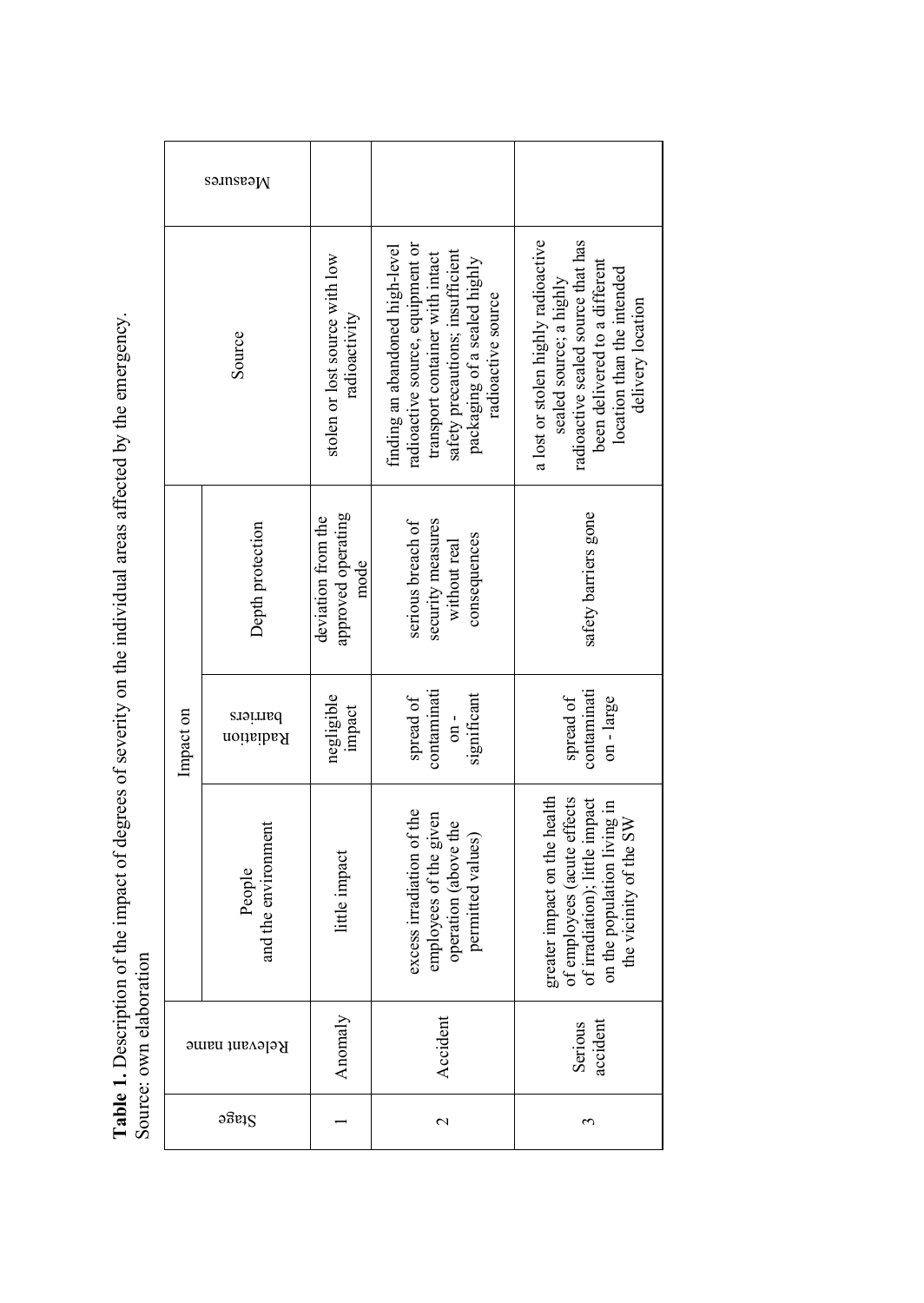| ς.<br>۴ |
|---------|
|         |
| ¢       |
| ٠       |
|         |

|           | Measures                      |                                                                                                        | of the planned measures (considering<br>likely deployment of some<br>gravity of the situation) | likely deployment of planned<br>countermeasures | deployment of the planned measures<br>of the situation, the deployment<br>and, depending on the gravity<br>of extended measures |
|-----------|-------------------------------|--------------------------------------------------------------------------------------------------------|------------------------------------------------------------------------------------------------|-------------------------------------------------|---------------------------------------------------------------------------------------------------------------------------------|
|           | 90M0S                         |                                                                                                        |                                                                                                |                                                 |                                                                                                                                 |
|           | Depth protection              |                                                                                                        |                                                                                                |                                                 |                                                                                                                                 |
| Impact on | Radiation<br>barriers         | damage to the reactor core<br>there is significant                                                     | to the reactor core occurs<br>serious damage                                                   |                                                 |                                                                                                                                 |
|           | and the environment<br>People | population within the<br>lethal irradiation of<br>irradiation of the<br>permitted limits;<br>employees | leakage of radioactive<br>material - limited                                                   | leakage of radioactive<br>$material - serious$  | public health and the<br>extensive impact on<br>environment                                                                     |
|           | Relevant name                 | with<br>in a nuclear<br>facility<br>effects<br>Accident                                                | Accident with<br>effects on the<br>environment                                                 | Serious accident                                | Large accident                                                                                                                  |
|           | Stage                         | 4                                                                                                      | 5                                                                                              | $\circ$                                         | 1                                                                                                                               |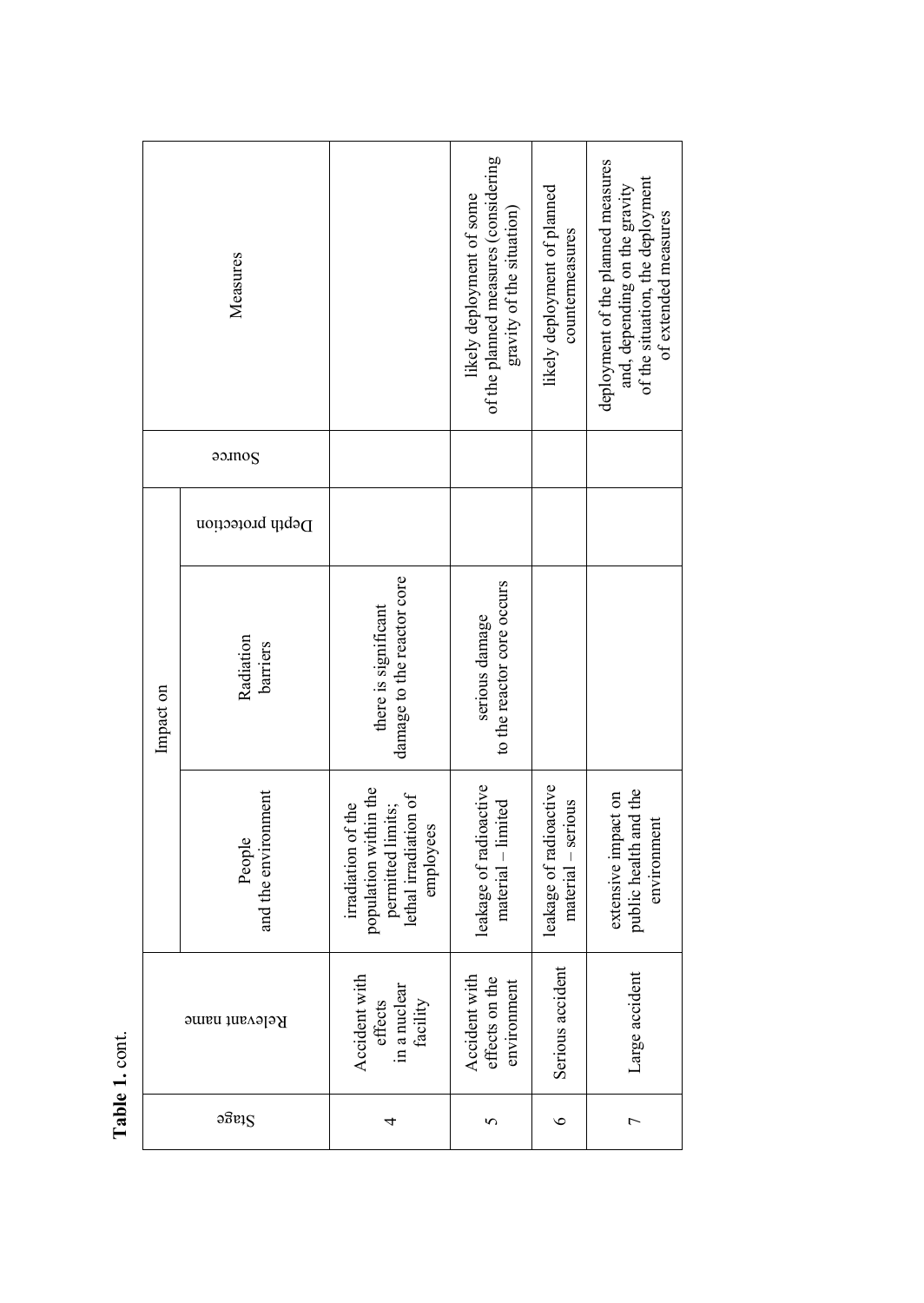**Table 2.** Characteristics of degrees of classified events based on severity. Source: Slovenské elektrárne (2011)

|            | Alert                                             | A condition in which the performance<br>of safety functions is endangered or impaired.                                                                                                                                       |  |  |  |
|------------|---------------------------------------------------|------------------------------------------------------------------------------------------------------------------------------------------------------------------------------------------------------------------------------|--|--|--|
| 1st degree |                                                   | Safety barriers are compromised or inoperable.                                                                                                                                                                               |  |  |  |
|            |                                                   | There is a possible threat of leakage, or the leakage of radioactive<br>substances has occurred in the facilities of the nuclear facility.                                                                                   |  |  |  |
| 2nd degree | Emergency<br>on the site<br>of a nuclear facility | A situation in which there is a possibility of leakage or the result<br>of the situation is the leakage of radioactive substances outside<br>the structures of the nuclear facility and into adjacent territory.             |  |  |  |
| 3rd degree | Emergency around<br>a nuclear facility            | A situation in which there is a possibility of a serious leakage<br>of radioactive substances or the result of this situation is a serious leakage<br>of radioactive substances into the area around a nuclear installation. |  |  |  |

Since the intended evacuation takes place in groups for calculation, formulas will be used which focus on calculating the evacuation of the stream of evacuees. Therefore, first of all, it is necessary to calculate the density of the stream, where we use formula proposed by Folwarczny and Pokorný (2006), defined as:

$$
D_p = \frac{E \cdot f}{b \cdot l} \tag{1}
$$

where:

 $D_p$  – density of stream [-],  $E$  – number of persons [persons], *f* – area per person  $[m^2 \cdot person^{-1}]$ ,  $b$  – current width [m],  $l$  – current length [m].

Since we assume that people will move only on horizontal paths without obstacles, we will use the formula for the calculation:

$$
v = 112 \cdot D_p^4 - 380 \cdot D_p^3 + 434 \cdot D_p^2 - 217 \cdot D_p + 57 \text{[m.min}^{-1} \text{]}
$$
 (2)

where:

*v* – speed of movement of persons  $[m \cdot min^{-1}]$ ,  $D_p$  – current density [-].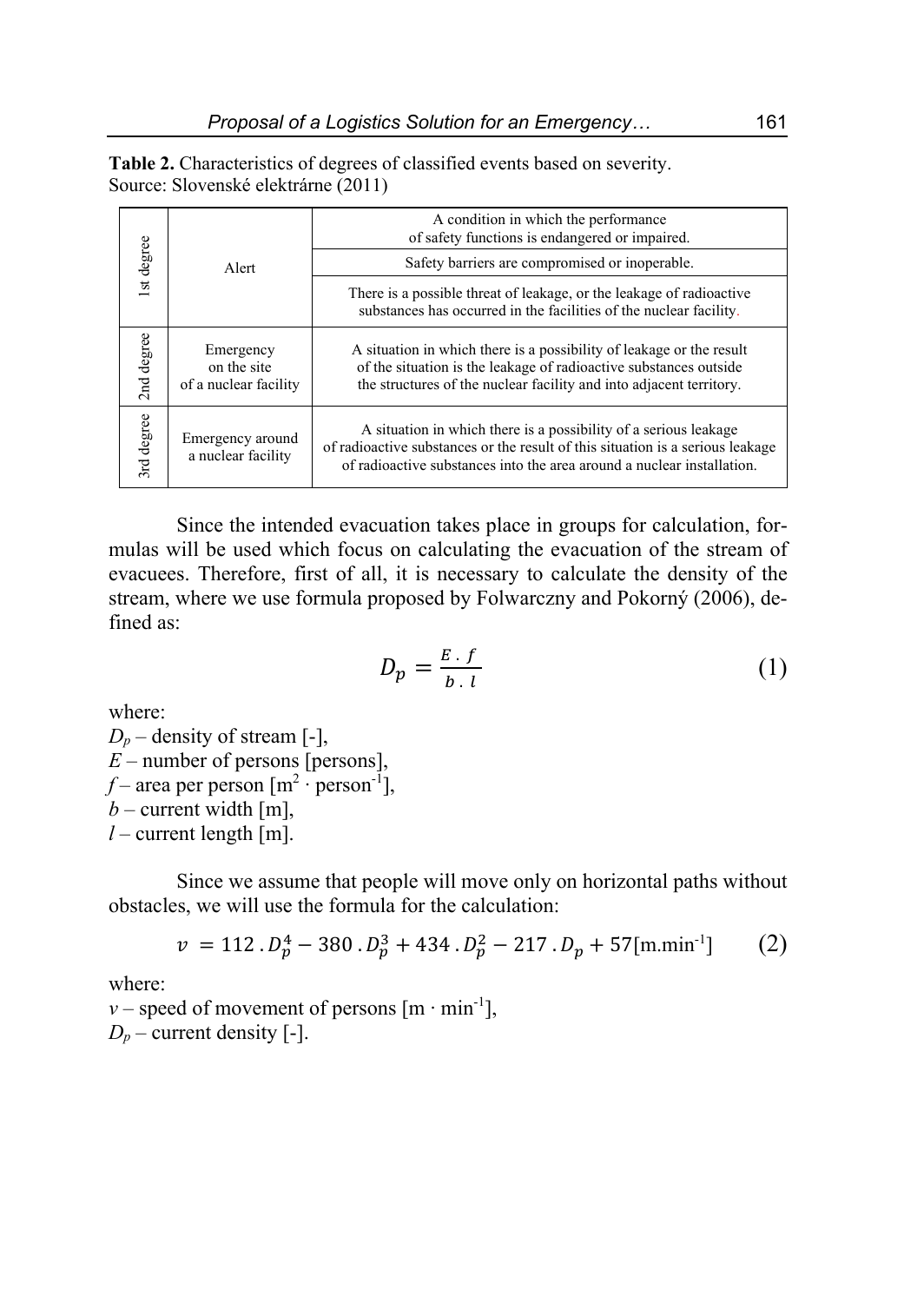# **3. Case study, proposal of an evacuation plan for the Mochovce Nuclear Power Plant**

Evacuation, as one of the basic ways of protecting the population, ensures the safe movement of persons from the endangered building at the Mochovce Nuclear Power Plant (Mochovce NPP) to the open area and the possible transfer of persons by means of transport to the designated evacuation points. The analysis evaluated the possibilities for the potential arrival times of the external rescue services with which Mochovce NPP has a contractual agreement.

The proposed evacuation is intended for a building with a capacity of 400 people and at the same time this building has a shelter in case of an emergency.

The case study offers two proposals. Both proposals involve evacuation in groups; group A consists of 20 people and group B consists of 50 people.

The calculations are adapted to the assumption that only one pair of firefighters will escort the groups. The building from which the evacuation takes place is defined as follows. The entrance of the building is oriented to the west, directly feeding onto the road along which the evacuation will take place. Assuming that the building is single-storey, we are working with an area of  $700 \text{ m}^2$ . Due to this area, a capacity of 400 people was chosen. If each person has an area of 1 m<sup>2</sup> available, the rest is calculated as non-efficient area (walls etc.). The length of the road leading from the evacuation building to the assembly point is 70 metres. The width of the road is 7.5 metres (3 metres per lane). The assembly in the form of the parking lot has dimensions of 50x100 metres. We work with an area of 5000 m<sup>2</sup>. It follows that evacuees can gather at this location. Given that both men and women can move in this building, and we know that the structures of the bodies of the sexes are different. The calculations be based on the physiological structure of the figure of the man as the largest possible alternative. The width of a person is measured at shoulder height and for a man this average value is 510 mm. For the front-back dimension, this value is approximately 280 mm. Fig. 1 shows the structure described.

The following variants were considered for the evacuation plan of Mochovce NPP, labelled A and B.

Group A will consist of 20 people. Evacuees will be moved in a formation consisting of two lines and the number of persons in a row will be 10. For this reason, the approximate width of the stream of persons will be 1020 mm and the approximate length of the lines will be 3000 mm. The area per person is a table value for an adult in moderate clothing,  $f = 0.113$  m<sup>2</sup> per person.

The results of variant A show the total time of evacuation from the given building to the assembly point in groups of 20 people and accompanied by only one group of accompanying firefighters; the time taken is expected to be 122 minutes.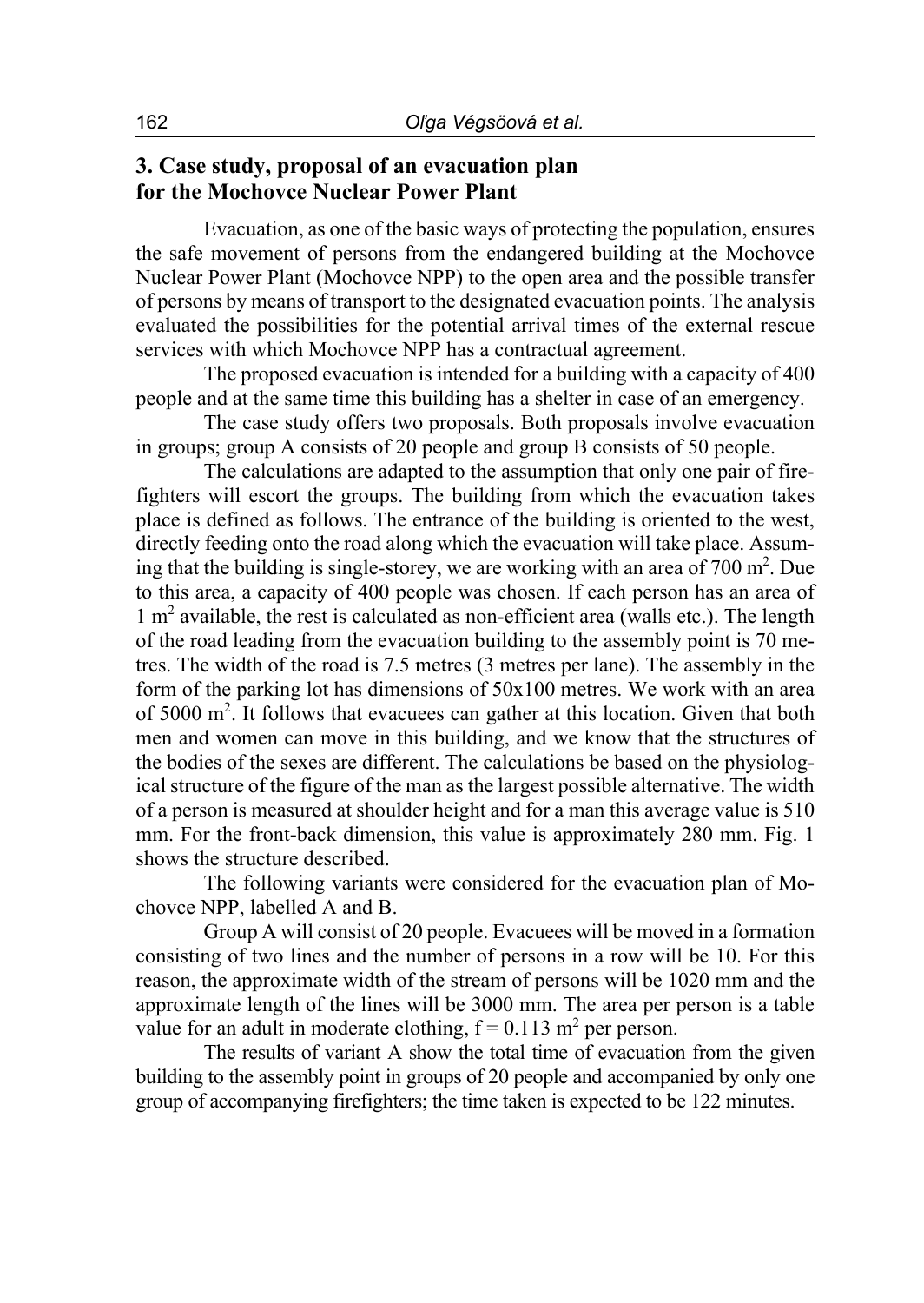

**Fig. 1.** Drawing of the structures that we need for evacuation. Source: own elaboration

Group B will consist of 50 people. Evacuees will be moved in a formation of 3 lines, in each of which there will be 16 persons, with the exception of 1 row that will consist of 17 persons. However, we ignore the data on this last person in the calculation; due to the number of people in this large group, it is not necessary to take this data into account. The width of the stream will be 1530 mm and the length of a row will be approximately 4800 mm. The area per person is a tabular value for an adult in moderate clothing,  $f = 0.113$  m<sup>2</sup> per person.

The design of Option B results in a total expected evacuation time of 52 minutes from the given building to the assembly point in groups of 50 people and accompanied by only one group of accompanying firefighters.

In the event of an emergency, Mochovce NPP has the opportunity to call on the help of external organizations. Due to the fact that the organizations are not in close proximity to the facility, it is necessary to calculate the approximate time of arrival after which the organizations could start the activities necessary to deal with the emergency situation.

When looking for the route, there are two suitable routes in the direction from the premises of VUJE a.s., Trnava to the premises of Mochovce NPP, which are marked on the map in Fig. 2. As seen on the map, they vary in length. Travel time is calculated for both routes, due to the fact that the routes differ in length and particularly differ in terms of the roads the routes follow. Route A leads along first-class roads as we can see on the map, therefore the maximum speed is 50 km ∙ h-1. Route B, which is longer, runs on expressways and on the roads of the European road network, where the maximum permitted speed is  $130 \text{ km} \cdot \text{h}^{-1}$ . It also includes first class routes, on which the maximum permitted speed is 50 km ⋅ h<sup>-1</sup>. Therefore, in the case of B, the average speed is 90 km  $\cdot$  h<sup>-1</sup>.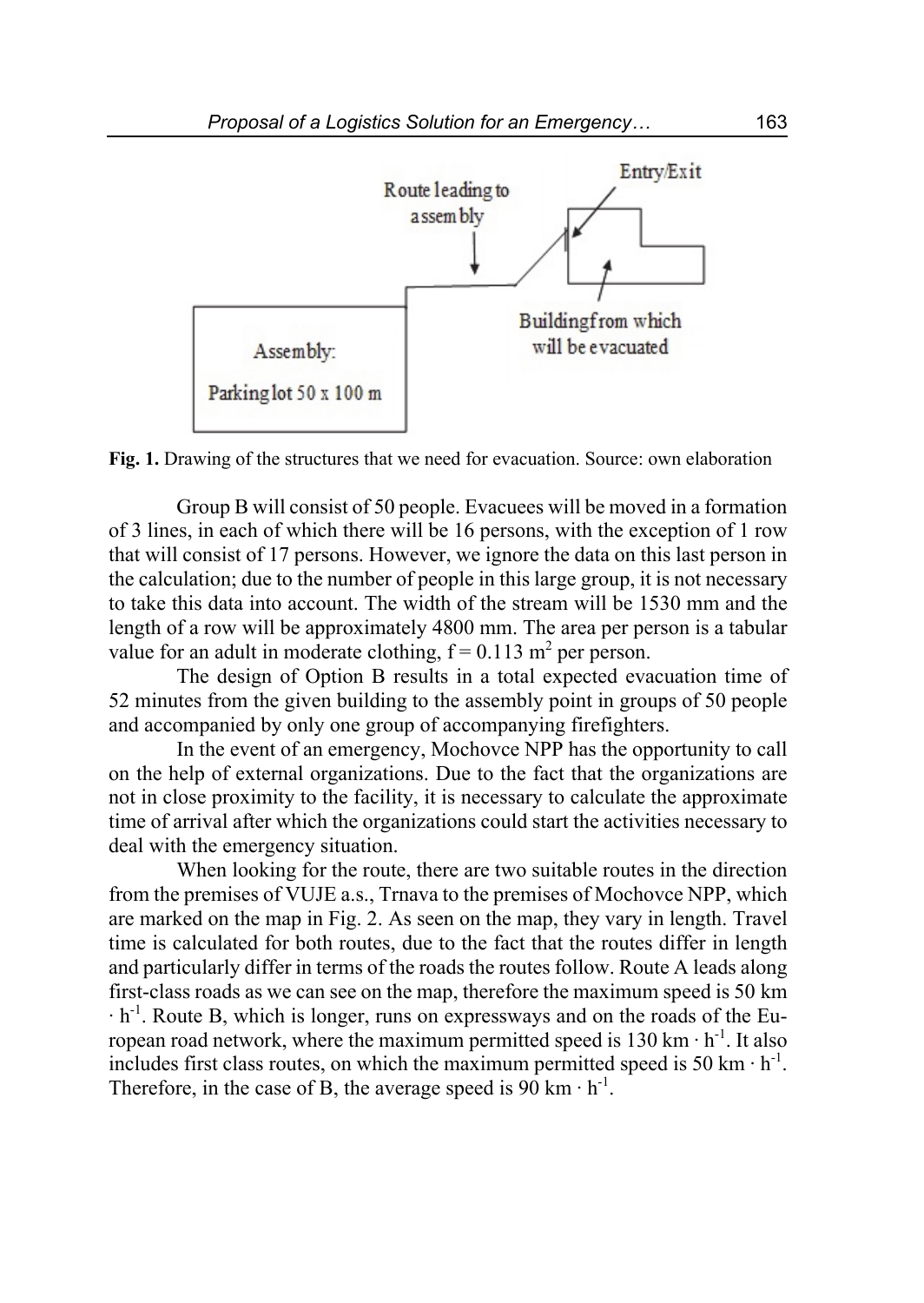The map in Fig. 3 shows two routes from the premises of the fire station in Levice to the premises of Mochovce NPP. Both of the routes follow first class roads, where the max. allowed speed 50 km ⋅ h<sup>-1</sup>. With regard to regulations, the speed for the calculations is set at 45 km  $\cdot$  h<sup>-1</sup>.

From the Fire and Rescue Brigade's station based in Malacky, there are three potential roads leading to the Mochovce NPP site, as shown in Fig. 4. The shortest, route A, leads mostly along roads that are part of the European road network in combination with first class roads. Assuming that the vehicles used in the intervention will be fire engines or larger, the average speed will be 83 km ∙ h<sup>-1</sup> because on expressways and motorways, vehicles weighing more than 3500 kg have a maximum permitted speed of 100 km ⋅ h<sup>-1</sup>. Routes B and C are also combinations of European network routes and first-class roads, but the average speeds are different in the calculations due to the varying lengths of the different types of roads used.



**Fig. 2.** Lengths routes VUJE as, Trnava - Mochovce NPP. Source: own elaboration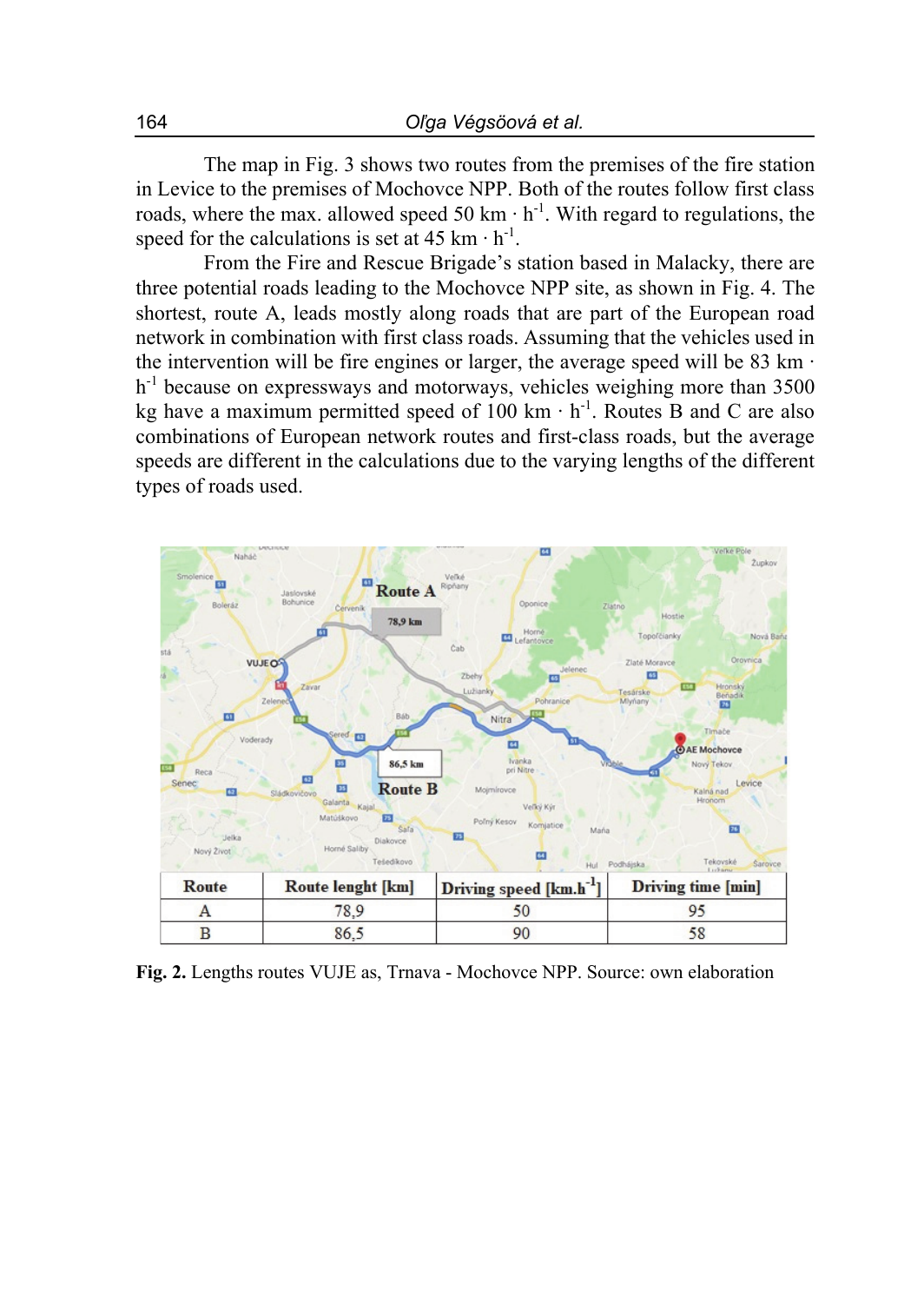

**Fig. 3.** Route lengths Fire and Rescue Corps Levice - Mochovce NPP. Source: own elaboration



**Fig. 4.** Route lengths Fire and Rescue Brigade to Mochovce NPP. Source: own elaboration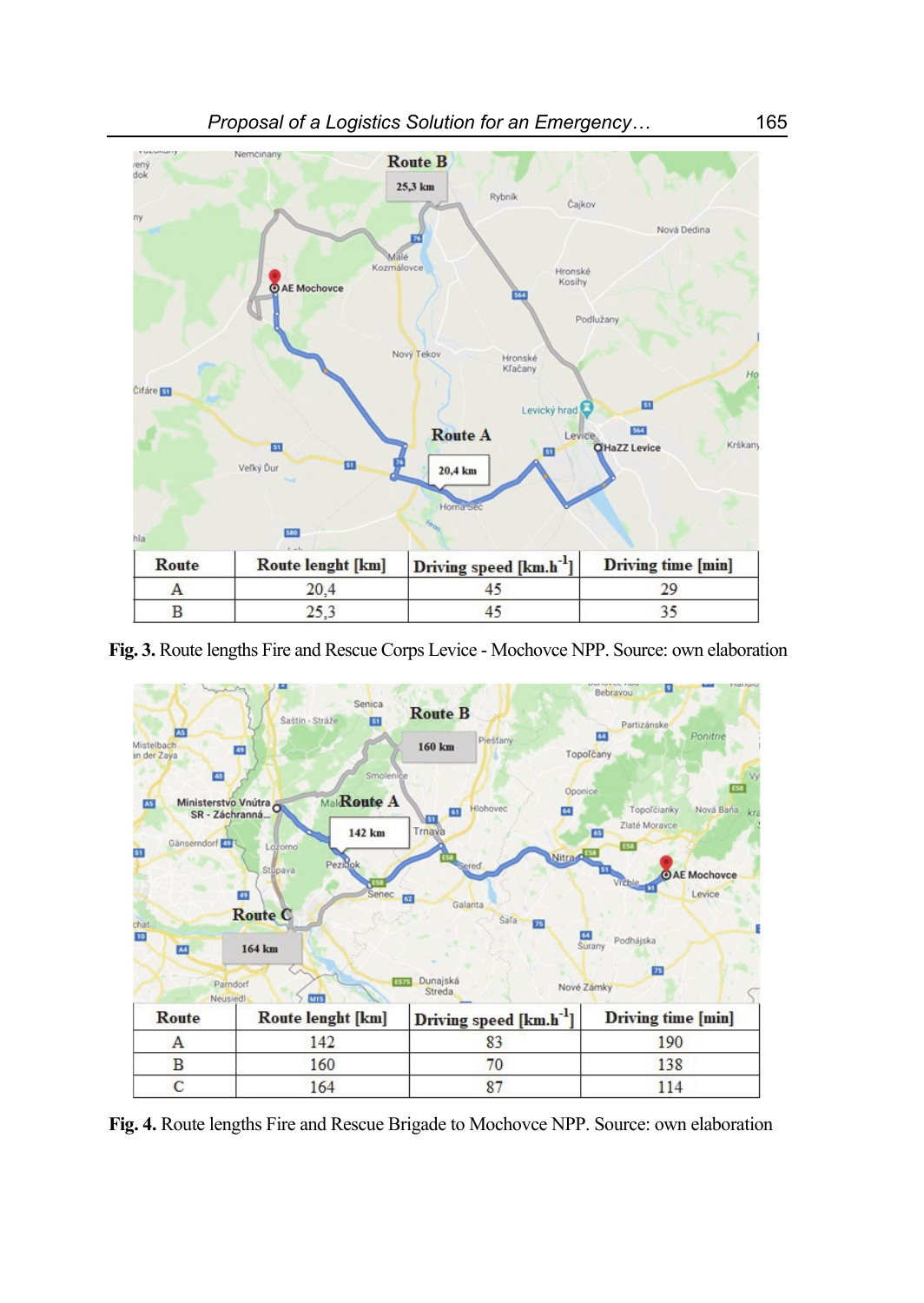## **4. Conclusion**

A nuclear power plant is a complex and extensive facility in which special emphasis is placed on safety and evacuation procedures. Even during the design stage of the nuclear power plant, care must be taken to ensure that the location of the buildings and the nuclear shelter is such that the transfer to the evacuation assembly point is as efficient as possible.

An important role for government authorities is to anticipate the deployment of rescue services, so as to ensure, as far as possible, their quick arrival at the site of an emergency at a nuclear power plant. The proper location of all rescue services is essential for the safety of the whole area. The construction of such a system will significantly increase the protection of employees of the Mochovce NPP, as well as the population living in the area around of the structure in question.

The main motivation for the submitted contribution is therefore the aforementioned rescue of nuclear power plant employees and the surrounding population, but also the provision of the maximum possible level of safety for all the units involved.

The proposal points out how the number and formation of the evacuated group affects the time of the evacuation. It is logical that the more people we put in the group, the faster the evacuation will take place. However, the number of people in the group is determined by the surrounding environment and, last but not least, by employees' regular practices. Due to the size of the group, there are other aspects that need to be monitored, such as the increasing demands on supervision by escorts in a larger group. This supervision is necessary in view of the strain on the situation associated with the emergency. As we can see from the results, the fewer people in the group, the longer the evacuation time will be. It is therefore necessary to model a group size the composition of which will not place excess demand on the necessary supervision of the group and at the same time the number of individuals in the group will be maximized.

The evacuation time is not only affected by the number of individuals in the group but also by the number of trips that firefighters have to take during the evacuation.

A clear comparison of the evacuation design of variants A and B is shown in Fig. 5.

As regards calling external rescue services, the most effective help that arrives at the destination first in our case is the Levice Fire and Rescue Brigade, which must travel along a route of 20.4 km, taking 29 minutes.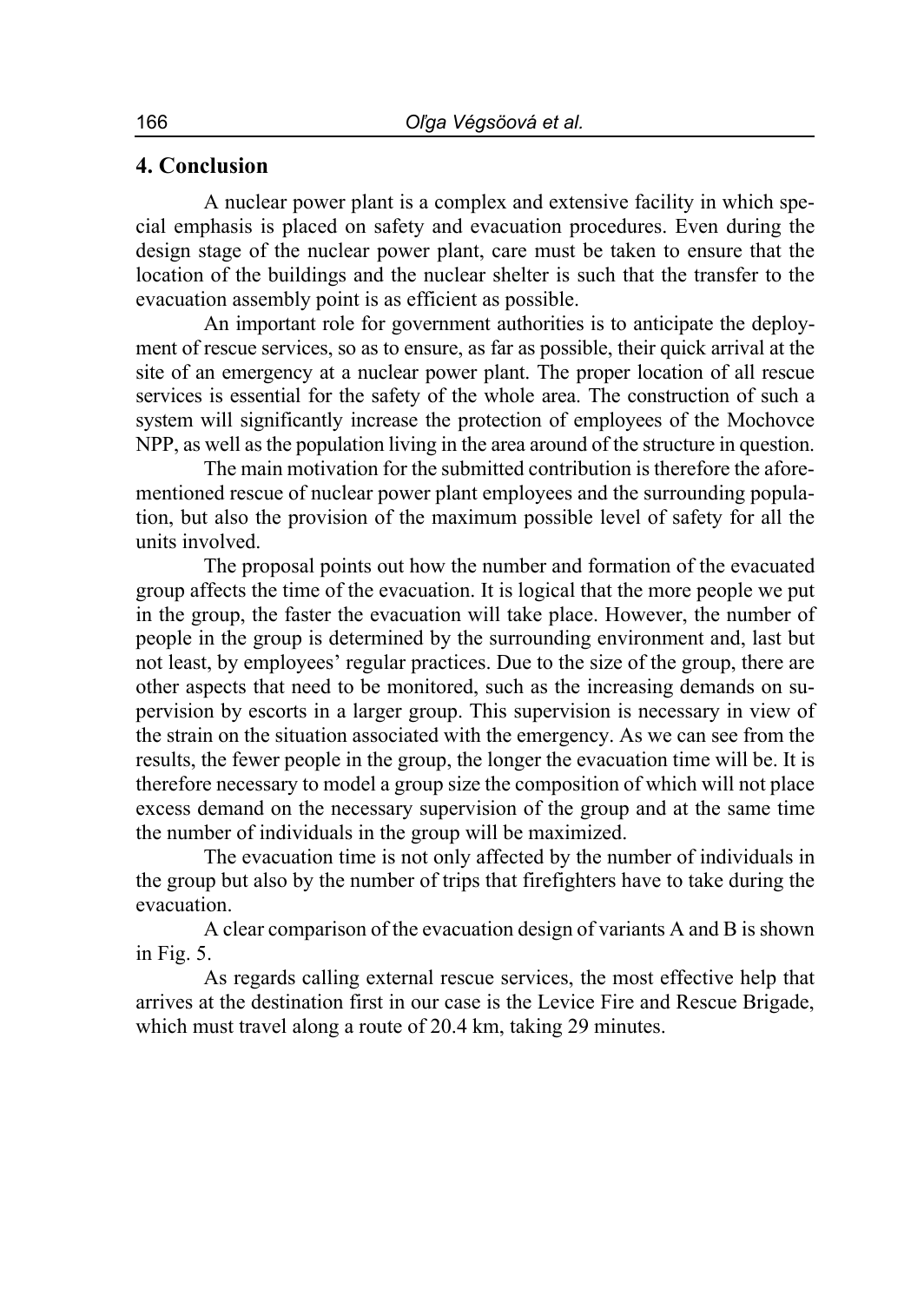

**Fig. 5.** Comparison of proposals A and B for evacuation in Mochovce NPP. Source: own elaboration

In the case study, we start from the assumption that all examined external basic components are ready in terms of material and personnel for an emergency situation at Mochovce NPP.

The optimal way to perform this process as safely as possible in the shortest possible time could be to set up more groups of accompanying firefighters to accompany groups with fewer evacuees. However, we would then need a large number of staff members, which sometimes cannot be provided if we realize that the numbers of rescue services are limited and dependent on the travel times of external rescue services, which are also part of the work and depend on their location in the region.

The present proposal also points out how the evacuation of people from the power plant is to take place. The calculations confirmed the strengths as well as weaknesses of the evacuation removal process from the power plant area.

This knowledge and the suggestions for evacuation can be applied and adapted to similar structures and situations. At the same time, it is possible to assume that the travel times of external organizations will be an informational benefit in the creation of evacuation and rescue plans for the nuclear power plant and can also serve as a basis for providing technical assistance to units involved in dealing with emergencies at Mochovce NPP.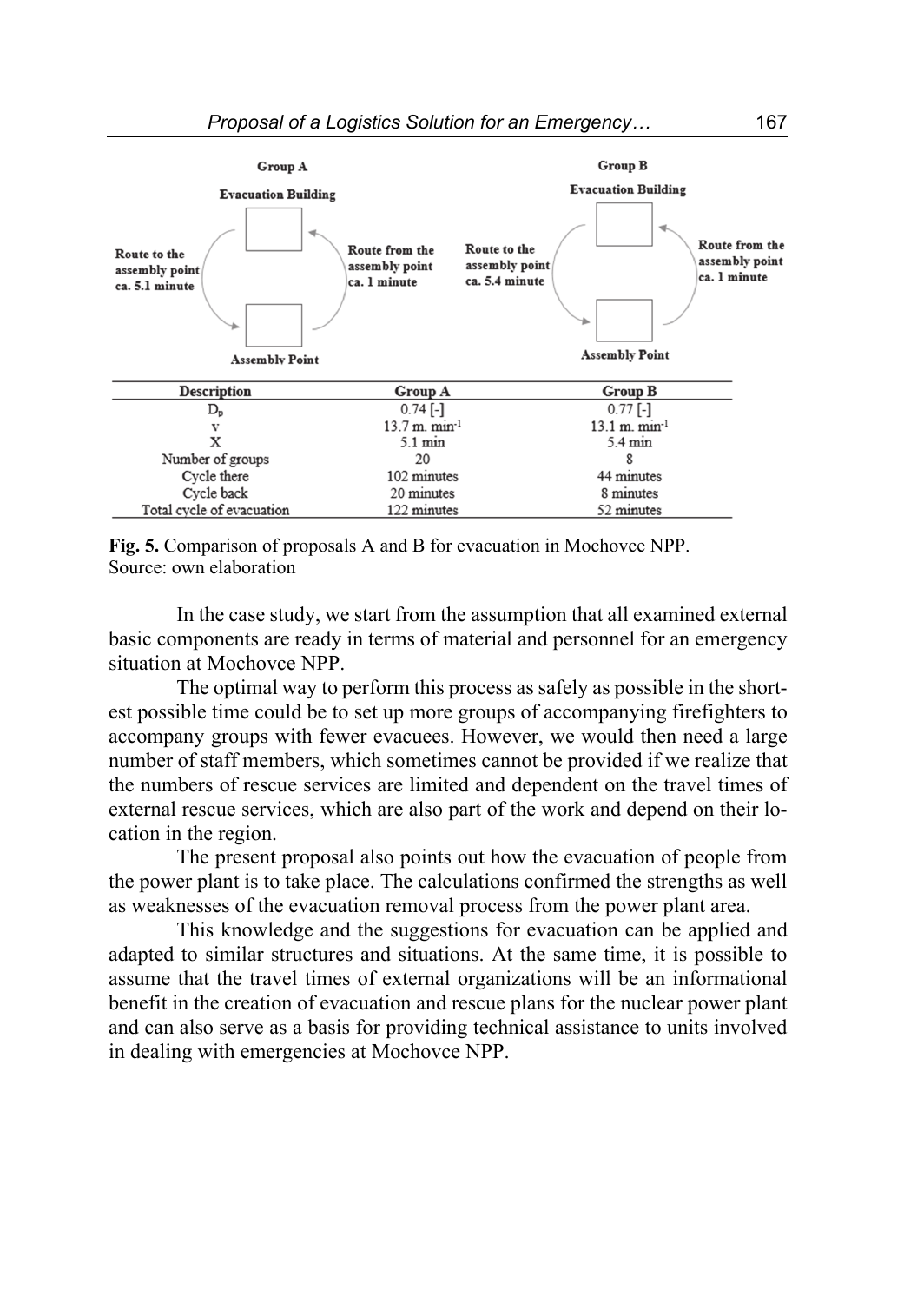*The submitted paper is a part of the projects "Projects of applied research as a means for development of new models of education in the study program of industrial logistics" KEGA 016TUKE-4/2020 and the project "Research and development of new smart solutions based on the principles of Industry 4.0, logistics, 3D modelling and simulation for streamlining production in the mining and building industry" VEGA 1/0317/19.* 

## **References**

- Ali, F.S.A, Mandi, K.H., Jawad, E.A. (2019). Humidity effect on diffusion and length coefficient of radon in soil and building materials. *Energy Procedia, 157*, 384-392.
- Bromová, E., Vargončík D., Sovadina, M. (2013). *Jadrová energia a energetika* [in Slovak]. Simopt, s.r.o., Slovak Republic, 1-72, ISBN: 978-80-87851-06-7.
- Chen, X., Frazier, C., Manandhar, R., Han, Z.G., Jia, P. (2019). Inequalities of Nuclear Risk Communication Within and Beyond the Evacuation Planning Zone. *Applied Spatial Analysis and Policy, 12*(3), 587-604.
- Connor, D.T., Wood,K., Martin, P.G., Goren, S.,Megson-Smith, D.,Verbelen, Y., Chyzhevskyi, I., Kirieiev, S., Smith, N.T., Richardson, T., Scott, T.B. (2020). Radiological Mapping of Post-Disaster Nuclear Environments Using Fixed-Wing Unmanned Aerial Systems: A Study ,From Chornobyl. *Frontiers in Robotics and AI, 6*(149). Article Number: 149.
- Dyntar, J., Strachotová, D., Botek, M. (2020). Adjusting direct distance to road for V4 countries. *Acta logistica, 7*(2), 85-93.
- Folwarczny, L., Pokorný, J. (2006). *Evakuace osob* [in Czech]. Ostrava: Sdružení požárního a bezpečnostního inženýrství, 1-120, ISBN 978-80-8663-492-0.
- Fuentes-Saguar, P.D., Vega-Cervera, J.A., Cardenete, M.A. (2017). Socio-economic impact of a nuclear power plant: Almaraz (Spain). *Applied economics, 49*(47), 4782-4792.
- Furukawa, S., Nagamatsu, A., Nenoi, M., Fujimori, A., Kakinuma, S., Katsube, T., Wang, B., Tsuruoka, C., Shirai, T., Nakamura, A.J., Sakaue-Sawano, A., Miyawaki, A., Harada, H., Kobayashi, M., Kobayashi, J., Kunieda, T., Funayama, T., Suzuki, M., Miyamoto, T., Hidema, J., Yoshida, Y., Takahashi, A. (2020). Space Radiation Biology for "Living in Space". *Biomed Research International,* Article Number: 4703286.
- Gallego, E., Cantone, M.C., Oughton, D.H., Perko, T., Prezelj, I., Tomkiv, Y. (2017). Mass media communication of emergency issues and countermeasures in a nuclear accident: fukushima reporting in european newspapers. *Radiation protection dosimetry, 173*(1-3), 163-169.
- Gershon, R.R.M., Magda, L.A., Riley, H.E.M., Sherman, M.F. (2012) The World Trade Center evacuation study: Factors associated with initiation and length of time for evacuation. *Fire and materials, 36*(5-6), 481-500.
- Koščo, J., Tauš, P., Šimon, P. (2019). Negative impacts of photovoltaic electric station operation for distribution of electrical energy in Sobrance. *Acta Tecnología, 5*(2), 23-27.
- Lee, J.H., Yilmaz, A., Denning, R., Aldemir, T. (2019). Use of Dynamic Event Trees and Deep Learning for Real-Time Emergency Planning in Power Plant Operation. *Nuclear Technology, 205*(8), 1035-1042.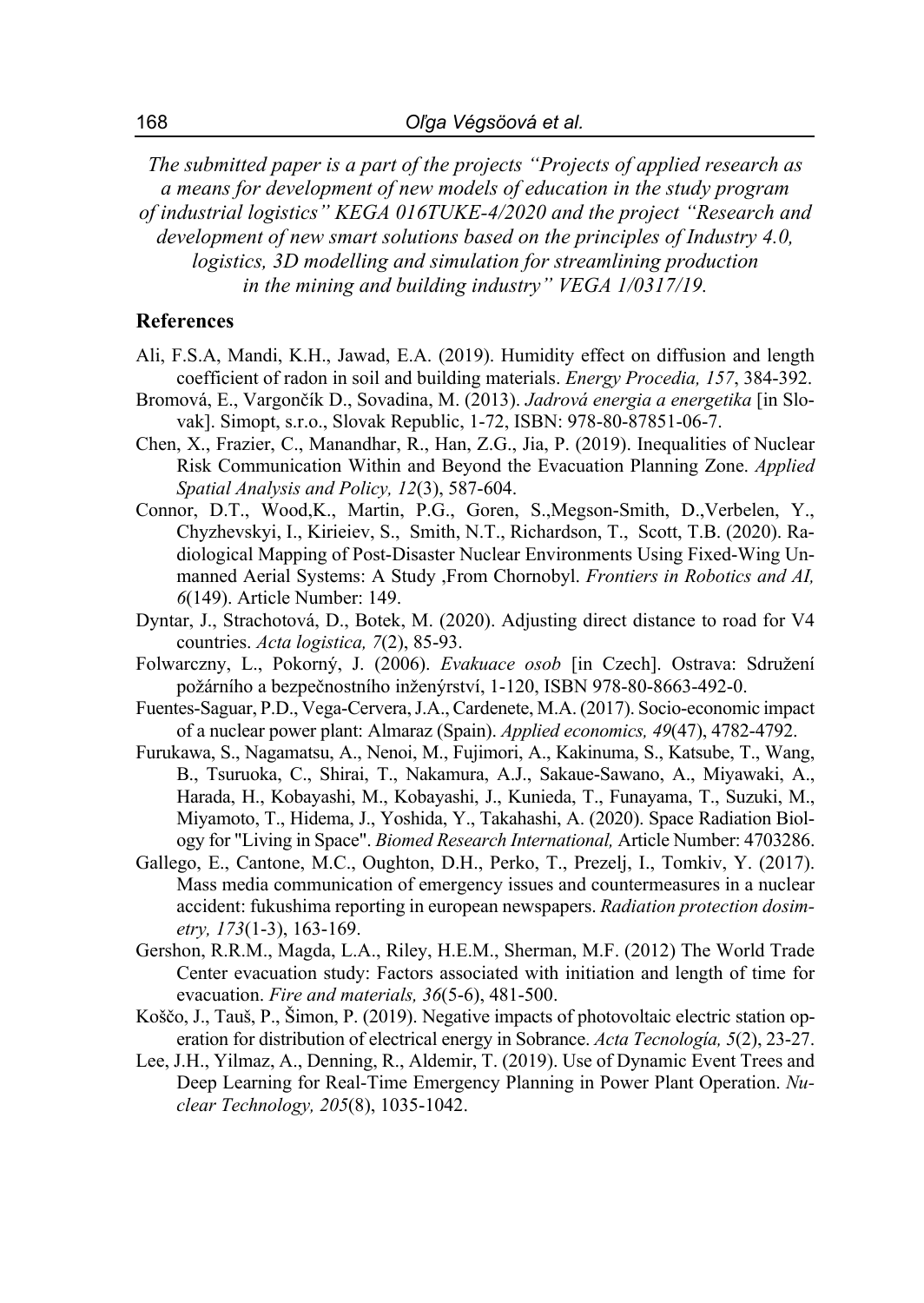- Liu, J.F., Yuan, W.F. (2012). Emergency Evacuation from a Multi-room Compartment. *Progress in Structure, PTS, 1-4, 166-169*.
- Mlakar, P., Boznar, M.Z., Grasic, B., Breznik, B. (2019). Integrated system for population dose calculation and decision making on protection measures in case of an accident with air emissions in a nuclear power plant. *Science of the Total Environment, 666*, 786-800.
- Murakami, M., Ono, K., Tsubokura, M., Nomura, S., Oikawa, T., Oka, T., Kami, M., Oki, T. (2015). Was the Risk from Nursing-Home Evacuation after the Fukushima Accident Higher than the Radiation Risk? *Plos One, 10*(9), Article Number: e0137906.
- Phark, C., Kim, W., Yoon, Y.S., Shin, G., Jung, S. (2018). Prediction of issuance of emergency evacuation orders for chemical accidents using machine learning algorithm. *Journal of Loss Prevention in the Process Industries, 56*, 162-169.
- Pogue, BW., Wilson, B.C. (2018). Optical and x-ray technology synergies enabling diagnostic and therapeutic applications in medicine. *Journal of Biomedical Optics, 23*(12), Article Number: 121610.
- Řehák, D., Folwarczny, L. (2012). *Východiska technického a organizačního zebezpečení ochrany obyvatelstva* [in Czech]*.* Ostrava: Sdružení žárního a bezpečnostního inženýrství, *ISBN 978-80-7385-117-0.89.*
- Shimada, Y., Nomura, S., Ozaki, A., Higuchi, A., Hori, A., Sonoda, Y., Yamamoto, K., Yoshida, I., Tsubokura, M. (2018). Balancing the risk of the evacuation and sheltering-in-place options: a survival study following Japan's 2011 Fukushima nuclear incident. *BMJ Open, 8*(7), Article Number: e021482.
- Slovenské elektrárne (2011). *Vnútorný havarijný plán 0-PLN/0001* [in Slovak]*.* Interný dokument Slovenské elektrárne, a.s..
- Trebuna, P., Pekarcikova, M., Edl, M. (2019). Digital Value Stream Mapping using the Tecnomatix plant simulation software. *International Journal of Simulation Modelling, 18*(1), 19-32.
- Xie, R.H., Pan, Y., Zhou, T.J., Ye, W. (2020). Smart safety design for fire stairways in underground space based on the ascending evacuation speed and BMI. *Safety Science, 125*, Article Number: UNSP 104619.
- Yang, X., Yang, X., Wang, Q., Kang, Y., Pan, F. (2020). Guide optimization in pedestrian emergency evacuation. *Applied Mathematics and Computation, 365,* Article Number: 124711.
- Zhang, J., Leng, R.X., Chen, M.Y., Tian,X., Zhang, N. (2020). The future role of nuclear power in the coal dominated power system: The case of Shandong. *Journal of Cleaner Production, 256*, Article Number: 120744.
- Zong, X.L., Wang, C.Z., Du, J.Y., Jiang, Y.L. (2019). Tree hierarchical directed evacuation network model based on artificial fish swarm algorithm. *International Journal of Modern Physics C, 30*(11), Article Number: 1950097.